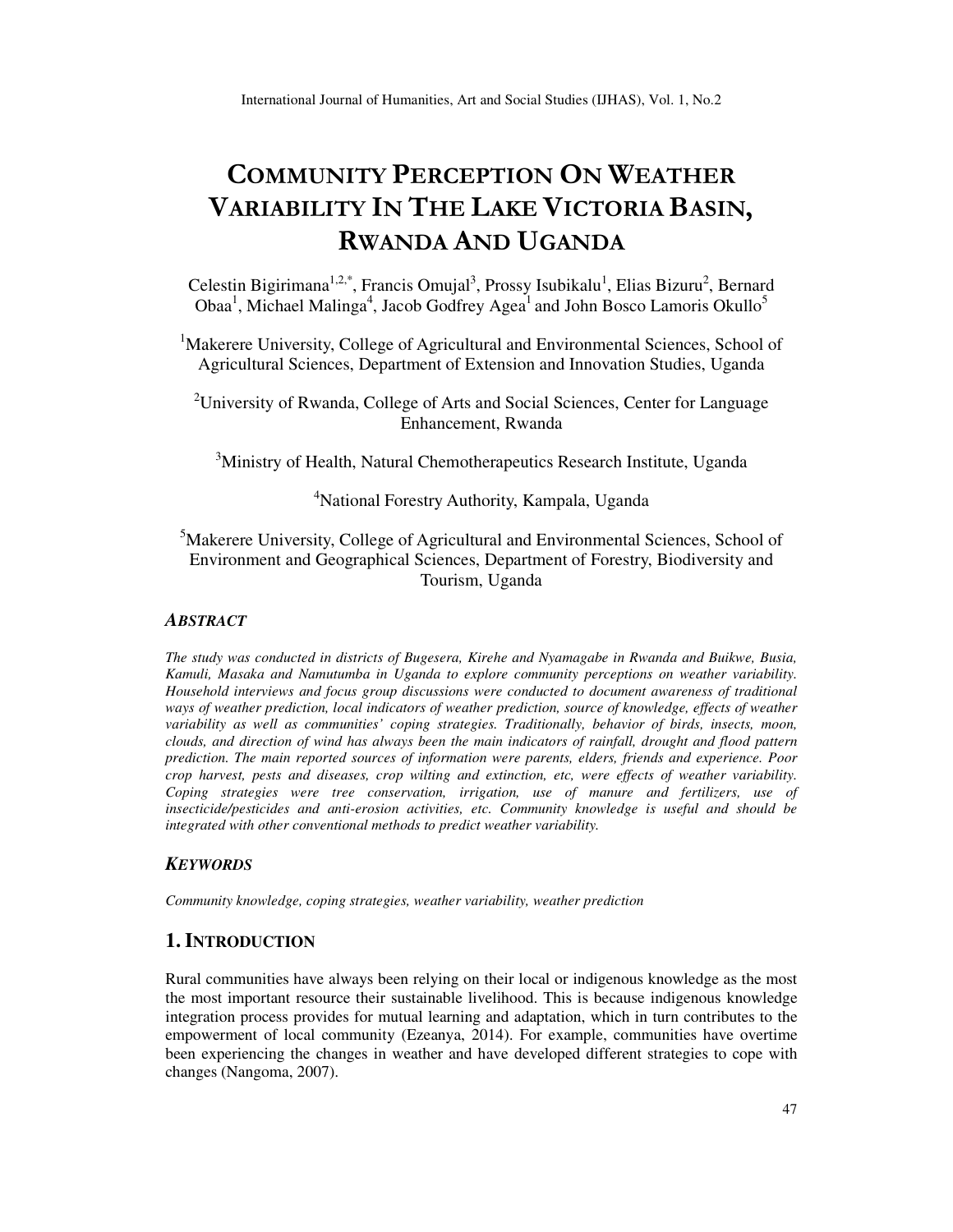Though weather pattern is attributed either directly or indirectly to human activity, changes directly affect small holder farmers in developing countries with low adaptive capacity to weather variability that depend entirely on natural weather conditions for agriculture (Egeru, 2012). For instance, changes in frequency and severity of weather variability can lead to drought or flood which affect human livelihood through its related and connected impacts such as increased food insecurity, shifts in the spread of diseases, soil erosion and land degradation; infrastructure damage and settlements as well as shifts in the productivity of agricultural and natural resources (Mahendra Dev, 2011). With increasing socio economic challenges like poverty, food insecurity and increasing burden of diseases, effects of weather variability are magnified (Kirkland, 2012). In recent decades, weather variability has attracted much attention not only because of the globally unparalleled persistence of low rainfall, but also because of the low capacity of society and economical systems to cope with the related risks (Mengistu, 2011).

In developing countries like Uganda where rural population have agriculture as the main source of food and income, changes in weather patterns strongly affect the population to earn a living due to their inability to cope with changes in weather variability (Mertz et al., 2009). Nevertheless, rural communities have developed various agricultural practices and technologies such as diversification of crops on farms, use of local tolerant crops and seeds that can withstand extreme conditions of drought, flooding and postponement of planting and sowing time of crops when rains are unpredictable to cope with weather variability(Van et al. 2011; Lasco et al. 2011). In addition, tree crops have also been planted to contribute and reduce soil erosion, stabilize soil conditions, and increase soil fertility.

Despite the availability of literature on weather variability and its severity on smallholder farmers, little has been documented on community's ability to predict weather variability, community experiences on its effects and how local communities cope with these effects. The aim of this paper is to assemble and document local knowledge on weather prediction by documenting local indicators of weather prediction, source of knowledge of weather prediction, effects and coping strategies of weather variability within the Lake Victoria Basin (LVB). The study was conducted to answer the following broad questions: How have the communities traditionally been predicting weather conditions? What are the effects of weather variability on community livelihood? How have the farming communities responded to those changes? Exploring communities' perceptions of weather variability and insights into indigenous coping mechanisms can help get a better picture of how the phenomenon of global climate change can be successfully communicated worldwide and think of adaptation intervention that can build on local adaptation measures.

# **2. METHODOLOGY**

# **2.1. STUDY AREA AND SAMPLING STRATEGY**

The study was conducted within the LVB, covering the districts of Bugesera, Kirehe and Nyamagabe in Rwanda; and Buikwe, Busia, Kamuli, Masaka and Namutumba in Uganda. LVB is characterized by its high varying climate conditions. Its climate is tropical and generally rainy with two dry seasons and it is semiarid in the northeast. Agriculture is the most important economic activity employing over 80% of the workforce (Awange et al. 2007).

# **2.2. SAMPLING STRATEGY OF PARTICIPANTS AND STUDY AREAS**

Household interviews were conducted in each of the study districts using questionnaires and focus group discussions (FGDs)with interest largely focused on traditional indicators of weather prediction, source of information and knowledge on weather prediction, and insights about effects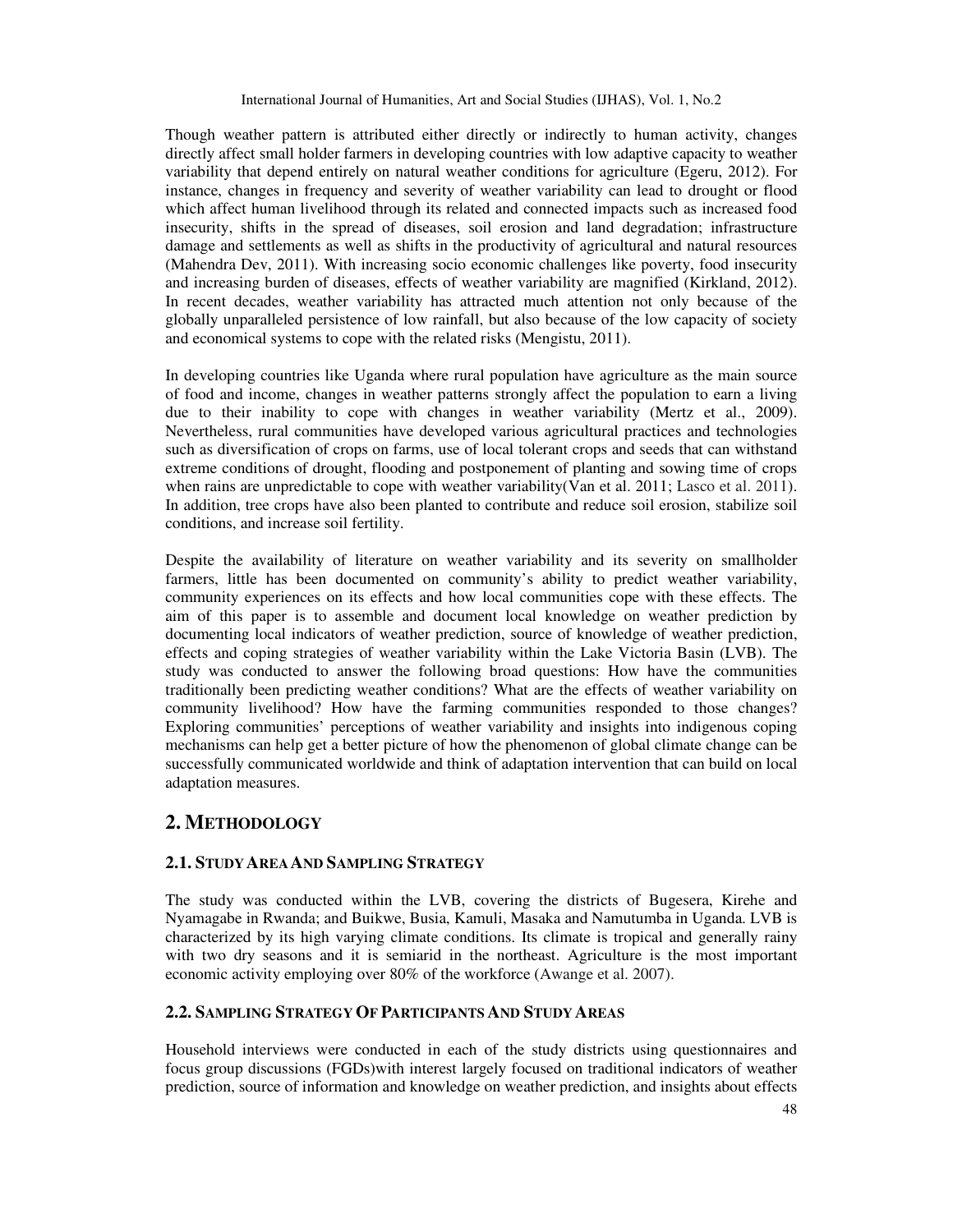of weather variability and local coping strategies to the effects of weather variability. In total, 700 household heads were interviewed with 100 questionnaires administered in each districts in Rwanda and 80 in each district in Uganda. In each district, two sectors and two sub counties were purposively selected for the survey in Rwanda and Uganda, respectively. In each sector/subcounty, two cells in Rwanda and two parishes in Uganda were randomly selected. In each sector and sub county, two cells and two parishes were randomly selected. Similarly, two villages were randomly selected in each cell and parish in Rwanda and Uganda, respectively. In total, eight villages were selected from each district for the household surveys.

 After household survey, FGDs were held in two cells (Rwanda) and parishes (Uganda) in each of the selected districts. The main aim of FGDs was to validate the household survey data and collect more data on traditional ways of weather prediction, effects of weather variability and coping strategies. A total of 8-15 members of the same sex were mobilized for the two FGDs session in each cell/parish. Separation by gender was to capture the variability in responses and ensure that views were as representative of both sex categories. Each gender group comprised of members of different age categories, youth (18-30 years), middle aged (mid thirty to forty) and very old persons above 50 years.

### **2.3. DATA MANAGEMENT**

Quantitative data from the household survey were coded and entered into SPSS (Statistical Package for Social Sciences) software Version 20. Descriptive statistics were computed to show the awareness of traditional ways of weather prediction, source of knowledge of weather prediction, experience of weather variability and coping strategies. Analysis of variance and Chi square statistics were computed to show the influence of socio demographic characteristics on knowledge about local indicators in predicting weather variability. Data from FGDs were subjected to analysis based on emerging themes and patterns as described. Qualitative content analysis was used to generate categories and explanations (Elo & Kynga¨s 2008).

# **3. RESULTS**

#### **3.1. COMMUNITIES'AWARENESS OF TRADITIONAL WAYS OF WEATHER PREDICTION**

Households and communities at large in Rwanda and Uganda were examined for their awareness of traditional indicators used to predict weather variability. Results indicate that most of the people interviewed were aware of the traditional or indigenous ways of weather prediction (Fig. 1). It was revealed that local communities in Uganda were far more aware of traditional ways of weather prediction compared to local communities in Rwanda. As far as gender is concerned, it was revealed during FGDs that males were more aware of the traditional ways of weather prediction than females in both countries. Unawareness of indicators of weather prediction was also far higher for females in Rwanda compared to females in Uganda.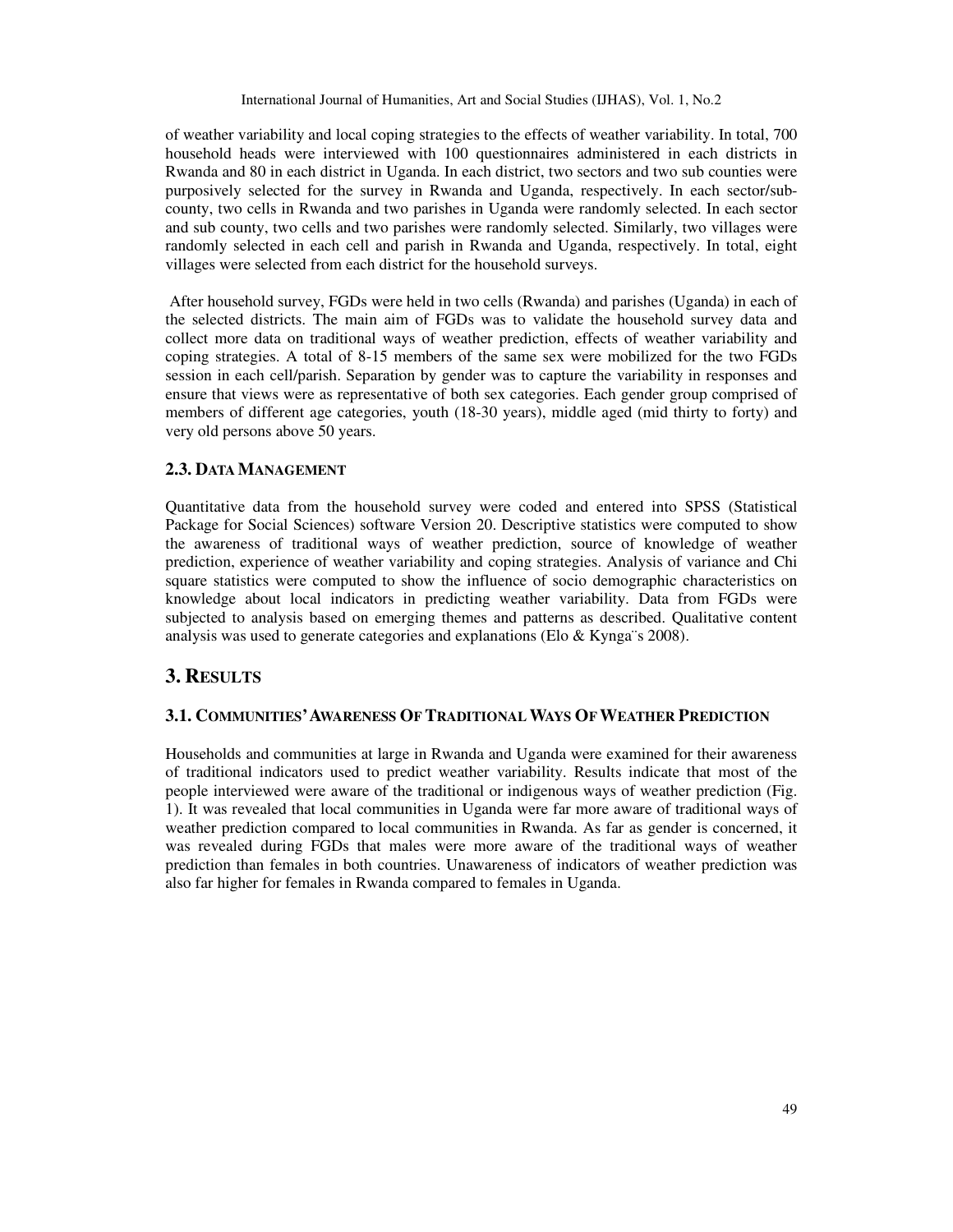100 90 80  $70$ 60 50 40 30 20 10  $\mathbf 0$ Rwanda Uganda  $\blacksquare$  Yes  $\blacksquare$  No<br>Awareness of traditional ways of weather prediction

International Journal of Humanities, Art and Social Studies (IJHAS), Vol. 1, No.2

# **3.2. SOCIO-DEMOGRAPHIC CHARACTERISTICS INFLUENCING COMMUNITY AWARENESS OF WEATHER PREDICTION**

One-way analysis of variance (Table 1) indicated how significantly age, family size, land size, period spent and income influenced communities' awareness of traditional ways of predicting weather variability. Results revealed that only family size positively and significantly influenced communities' awareness of traditional ways of weather prediction (F=8.814, P=0.003). Other socio-demographic factors do not have any influence on community awareness of traditional indicators of weather prediction. With this, a question will be to know who between a big family and a small family is more aware of traditional indicators predicting weather variability.

| Aware               |     |       | Not aware |     |       |         |         |                |
|---------------------|-----|-------|-----------|-----|-------|---------|---------|----------------|
| Variable            | N   | Mean  | SD        | N   | Mean  | SD      |         | <b>P-value</b> |
| Age                 | 581 | 46.94 | 15.628    | 109 | 44.30 | 44.30   | 2.620   | 0.106          |
| <b>Family size</b>  | 566 | 7.36  | 2.831     | 108 | 5.85  | 2.831   | 8.814   | $0.003*$       |
| <b>Land size</b>    | 563 | 5.41  | 13 281    | 102 | 2.96  | 4 8 1 3 | 3.396   | 0.066          |
| <b>Period spent</b> | 571 | 30 21 | 20 177    | 108 | 29.94 | 21 011  | 0 0 1 7 | 0.896          |
| Income              | 584 | 41.40 | 102.934   | 109 | 23.99 | 45 018  | 3.008   | 0.08           |

Table 1. One-way analysis of variance results for continuous variables related to awareness of traditional ways of weather prediction

In addition to one-way analysis of variance, contingency and Chi square analysis were performed with categorical variables from sociodemographic data. Results indicated that awareness on traditional indicators predicting weather is significantly influenced by sex ( $X^2$  = 13.471, P=0.000), level of education ( $X^2$ =31.942, P=0.000) and having land ( $X^2$ =4.629, P=0.038). Thus, there is a difference between males and females, those who have attended school and those who have not and finally those with and without land as far as weather prediction is concerned.

Figure1. Community awareness of traditional ways to predict weather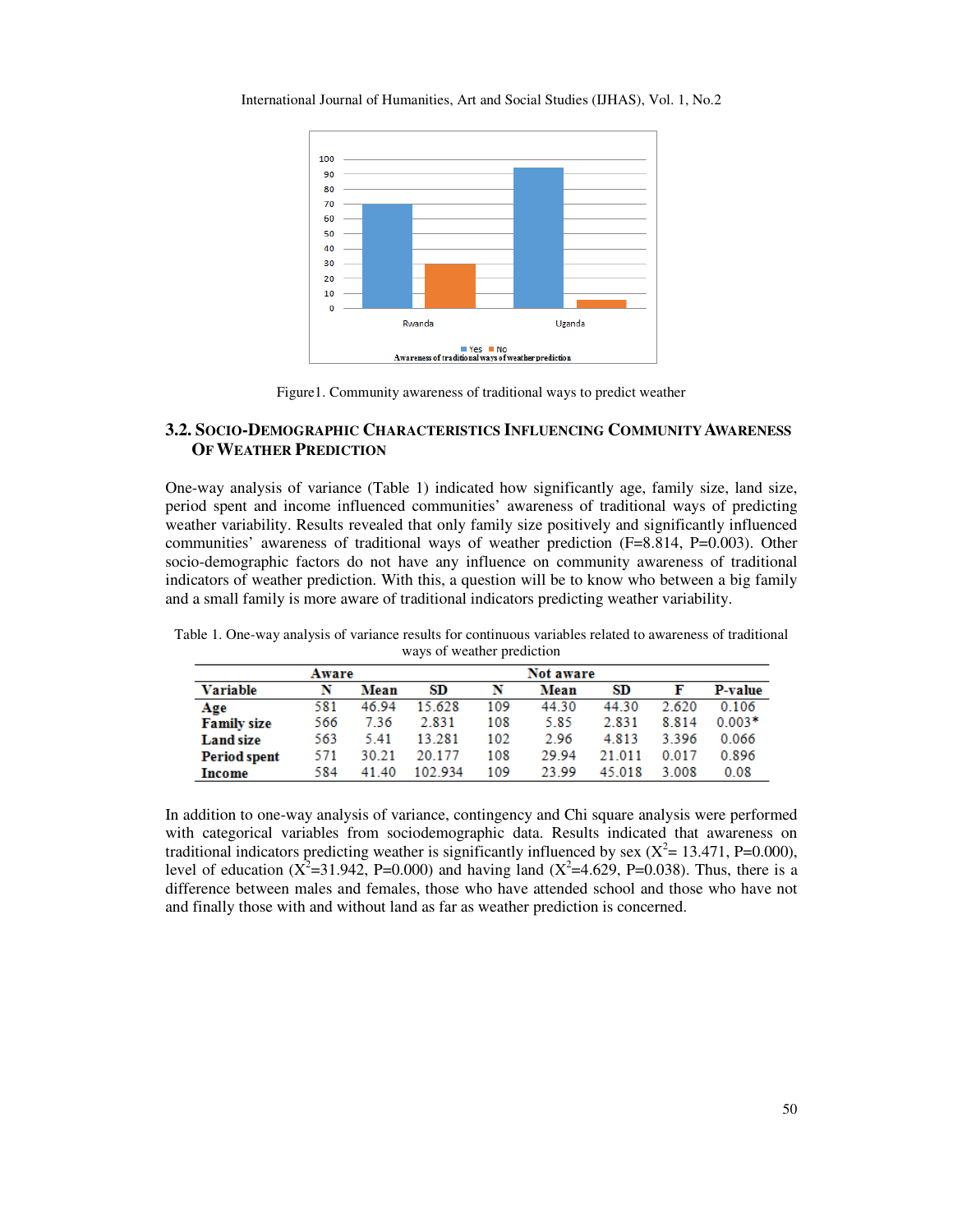| <b>Variable</b>       | Category   | Aware | Not aware | $\mathbf{X}^2$ | <b>P-value</b> |
|-----------------------|------------|-------|-----------|----------------|----------------|
| <b>Sex</b>            | Male       | 341   | 43        | 13.471         | $0.000*$       |
| <b>Marital status</b> | Female     | 225   | 61        |                |                |
|                       | Single     | 33    |           | 2.497          | 0.476          |
|                       | Married    | 465   | 85        |                |                |
|                       | Divorced   | 16    |           |                |                |
|                       | Widowed    | 66    | 16        |                |                |
|                       | None       | 139   | 49        | 31.942         | $0.000*$       |
| <b>Education</b>      | Primary    | 314   | 52        |                |                |
|                       | Secondary  | 126   |           |                |                |
|                       | University | 0     |           |                |                |
| <b>Having land</b>    | Yes        | 567   | 101       | 4.629          | $0.038*$       |
|                       | No         | 18    | 8         |                |                |

Table 2. Contingency table and Chi square statistics for categorical variables related to awareness of traditional ways of weather prediction

# **3.3. COMMUNITY KNOWLEDGE ON TRADITIONAL WAYS OF WEATHER PREDICTION IN THE LVB**

Generally, local indicators reported to predict weather in the LVB districts were birds, insects, cloud, wind, temperature, moon, stars, trees, frogs and sun (Table 3). Local indicators reported to predict rain patterns and drought were behavior or appearance of specific birds, insects, appearance of stars and the moon, behavior of the sun and clouds and leafing and flowering of trees. Flooding as weather pattern in Rwanda is predicted by presence or appearance of insects, birds and frogs in an uncommon behavior. Presence of clouds and temperature were also reported to predict flood. It is uncommon behavior of one of the indicators mentioned above that predicts the coming of the rain, sun or flood.

|                      |                                   |                                            | <b>Rwanda</b>                                                                                         | Uganda                                                                                                             |                                                                                                                                                  |  |
|----------------------|-----------------------------------|--------------------------------------------|-------------------------------------------------------------------------------------------------------|--------------------------------------------------------------------------------------------------------------------|--------------------------------------------------------------------------------------------------------------------------------------------------|--|
| Pattern              | <b>Indicator</b>                  | <b>Type of prediction</b>                  | <b>Weather forecast interpretation</b>                                                                | <b>Type of prediction</b>                                                                                          | <b>Weather forecast interpretation</b>                                                                                                           |  |
|                      | <b>Birds</b>                      | -Presence of birds (e.g.<br>Rushorera)     | -Birds moving around houses is a sign of rain<br>-Rushorera bird singing the whole night predicts the | Presence of Nsulugabi and<br>Nyange birds                                                                          | When moving in groups, they predict<br>the rain season.                                                                                          |  |
|                      |                                   |                                            | rain                                                                                                  | Presence<br>of<br><b>Butu</b><br>Amatutuma, Pantoigo and<br>amahohote.<br>Kansaala<br>Empanyu and Amahuvi<br>birds | When singing in big number, it<br>predicts that rain season is due                                                                               |  |
|                      |                                   |                                            |                                                                                                       | <b>Duck</b><br>raising<br>wings<br>constantly                                                                      | A sign of rain                                                                                                                                   |  |
|                      | <b>Insects</b>                    | -Presence of insects (e.g.<br>ants. flies) | Ants moving out of holes in a long line, many flies<br>moving around predict the rain                 | Butterflies, Safari ants.<br>caterpillar                                                                           | Predict rains when moving in large<br>numbers                                                                                                    |  |
|                      | Clouds                            | Presence of clouds                         | Many clouds any everywhere is sign of rain                                                            | Nimbus clouds                                                                                                      | Rain prediction when scattered                                                                                                                   |  |
|                      | Wind                              | Light wind                                 | Cold wind in the morning and hot in the afternoon is a<br>sion of rain                                | Direction of wind                                                                                                  | Moving from East to West is a sign of<br>rain                                                                                                    |  |
|                      | <b>Temperature</b>                | <b>Temperature</b> rises                   | Temperatures rising predicts the rain                                                                 | <b>High temperature</b>                                                                                            | Hot day and night temperature<br>predicts rains.                                                                                                 |  |
| Normal Rainfall year | <b>Moon</b>                       | Appearance of moon                         | Unclear moon predicts that rains are due                                                              | Appearance of moon                                                                                                 | Unclear moon or slanting moon<br>predicts that rains are due                                                                                     |  |
|                      | <b>Stars</b>                      | Appearance of stars                        | Many stars in the sky predicts rains                                                                  | Appearance of stars                                                                                                | Disappearance of stars in the night<br>predicts rain season                                                                                      |  |
|                      | <b>Trees</b><br>Tree regeneration |                                            | Start of leafing of trees predicts that rains are due                                                 | Melice excels (Mvule) and<br><b>Ficus sur</b>                                                                      | Start of leafing of these trees predicts<br>that rains are due                                                                                   |  |
|                      |                                   |                                            |                                                                                                       | C. schweinfurthii<br>(Empafu), emituba,<br>avocado and Ficus sp.                                                   | Shading off the leaves predicts the<br>end of rain season                                                                                        |  |
|                      | <b>Frogs</b>                      | Frogs singing                              | Frogs predict that it is due to rain.                                                                 | Frogs crying                                                                                                       | The signs of singing or crying of frogs<br>predicts that it is due to rain.                                                                      |  |
|                      | S <sub>III</sub>                  | Appearance of sun                          | Alternating of sun and clouds is a sign that rains are<br>due                                         | Appearance of sun                                                                                                  | The cloud sun appearance predicts<br>that rain is due while clear sun with a<br>lot of sun shine predicts also predicts<br>it will rain that day |  |
|                      |                                   |                                            |                                                                                                       | Health                                                                                                             | Increased sickness in the population<br>has been linked to rain season                                                                           |  |
| Drought              | <b>Birds</b>                      | <b>Birds</b> flying                        | From East to West is a sign of a long period of sun<br>-Many birds in trees is also a sign of drought | Appearance of Kamunye<br>bird                                                                                      | It shifts and twists to the tail to predict<br>that sunshine/drought is still a lot in<br>the area                                               |  |
|                      | <b>Insects</b>                    | Appearance of insects                      | Many insects on a long line in a road and moving<br>straight predicts a lot of drought                | Presence of Endobozi.<br>Caterpillars and bees                                                                     | They predict that the sunshine or<br>drought is a lot                                                                                            |  |
|                      | Wind                              | Appearance of wind                         | A strong and cold wind in the morning predicts predict<br>a long period of drought                    | Misty wind                                                                                                         | Mist and wind in the morning predicts<br>sun shine and drought                                                                                   |  |
|                      | <b>Temperature</b>                | Day temperature                            | Cold mornings is a sign of drought                                                                    | Day temperature                                                                                                    | Very cold temperature in the morning<br>with wind predicts that there is a lot of<br>sun shine or drought.                                       |  |
|                      | Moon                              | Appearance of moon                         | Light and clear moon is a sign of drought in the area                                                 | Appearance of moon                                                                                                 | Clear, flat or normal moon predicts a                                                                                                            |  |
|                      |                                   |                                            |                                                                                                       |                                                                                                                    |                                                                                                                                                  |  |

Table 3. Local indicators on weather prediction in LVB study districts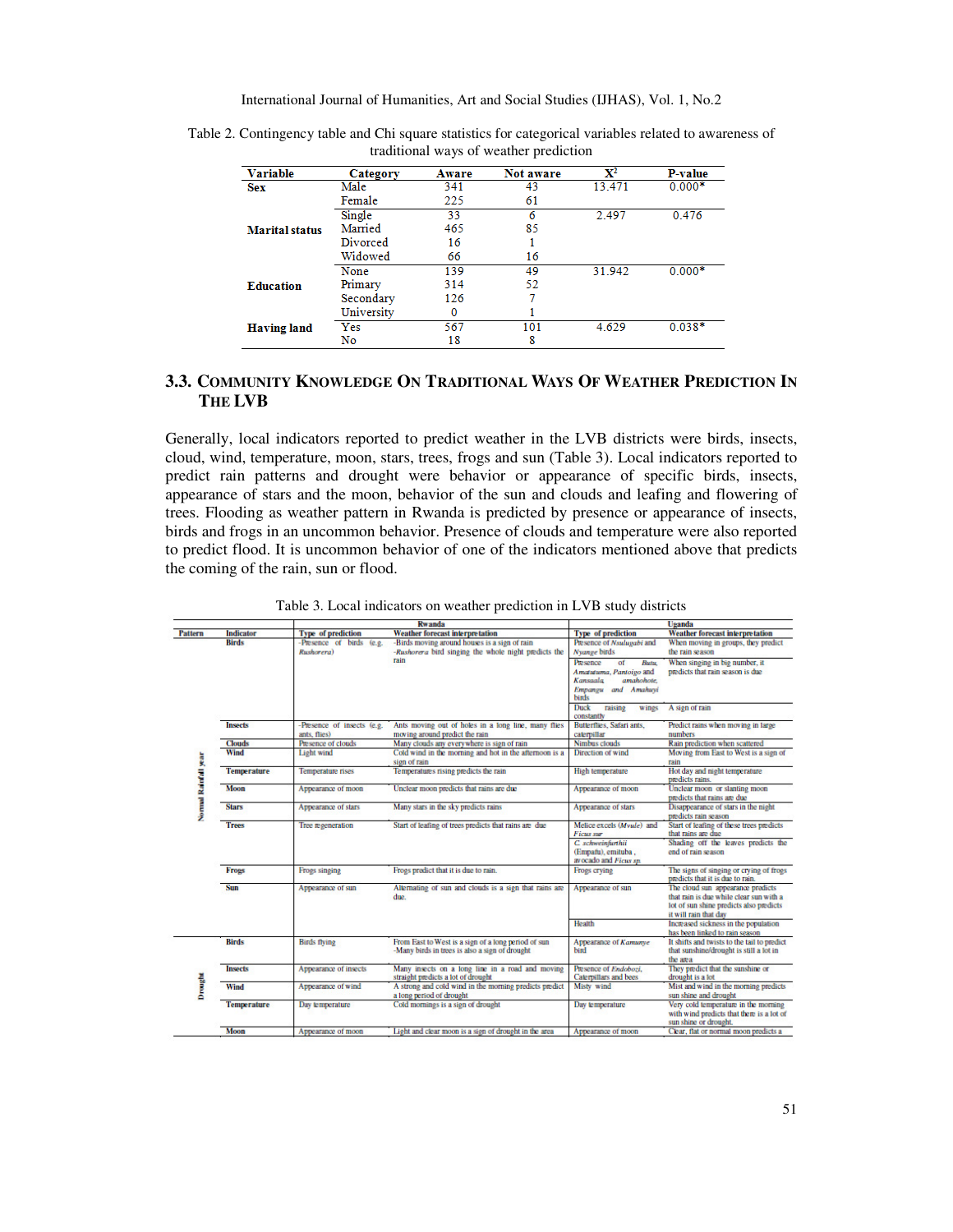|                    |                       |                                                                                              |                         | lot of sun shine or drought                                                                      |
|--------------------|-----------------------|----------------------------------------------------------------------------------------------|-------------------------|--------------------------------------------------------------------------------------------------|
| <b>Trees</b>       | Poor growth           | Shedding off leaves shows that drought is coming                                             | Coffee and V. apiculata | Shading off leaves of the species is a<br>sign of a lot of sun                                   |
|                    |                       |                                                                                              | Omusabya tree           | The flowering of this tree flowers<br>predicts drought                                           |
|                    |                       |                                                                                              | Mango                   | The high yield of mango trees<br>predicts a lot of sun shine                                     |
| <b>Birds</b>       | Presence of birds     | Many in the wild (forest) and sometimes often take<br>western direction predict a lot of sun |                         |                                                                                                  |
| Frogs              |                       |                                                                                              | Quiet frogs             | Predict that there is a lot of sun shine<br>or drought.                                          |
| <b>Sun</b>         |                       |                                                                                              | Clear sun               | Clear sun, but red in color predicts a<br>lot of sun shine or drought.                           |
| <b>Health</b>      |                       |                                                                                              | Skin appearance         | The appearance of pale skin among<br>the people predicts drought<br>- Water in pots is very cold |
| <b>Insects</b>     | Appearance of insects | Appearance of many insects at home predicts a lot of<br>flood                                |                         |                                                                                                  |
| <b>Clouds</b>      | Appearance of clouds  | Cloudy mornings predicts floods                                                              |                         |                                                                                                  |
| <b>Temperature</b> | Night temperature     | A lot of heat in the night indicates that floods are due.                                    |                         |                                                                                                  |
| Frogs              | Presence of frogs     | Froes crying the whole night is a sign that floods are<br>coming.                            |                         |                                                                                                  |

#### **3.4. COMMUNITY SOURCE OF KNOWLEDGE ON WEATHER VARIABILITY**

There are different sources of knowledge on weather patterns (Table 4). Parents, friends, neighbours, experience, elders, radio, school were reported as sources of knowledge on weather patterns. Results show that in both countries, parents were mostly reported to be the source of knowledge on weather pattern (rainfall, drought and flood). In Rwanda, parents were reported to be the source of knowledge on rainfall year by 76.6% of the respondents. Only 86.6% of the respondents reported parents as source of knowledge on drought year while 60.7% reported them as source of knowledge on flood year. In Uganda, 74.9% of the respondents reported them to be the source of knowledge on rainfall year and 71.9% to be the source of knowledge on drought year while 69.6% of the respondents said parents were source of knowledge on flood year. Elders came to the second rank as a source of knowledge on predicting rainfall year, drought and flood.

|                   |                 | Table 4. Source of knowledge on weather patterns |                          |                   |                |                  |
|-------------------|-----------------|--------------------------------------------------|--------------------------|-------------------|----------------|------------------|
|                   | Rwanda (%)      |                                                  |                          | Uganda (%)        |                |                  |
| <b>Source</b>     | Rainfal<br>year | Droug<br>year                                    | $_{\rm{F1ood}}$<br>year. | Rainfa<br>İ<br>Þ. | Drough<br>year | Flood<br>ä<br>Þ. |
| <b>Parents</b>    | 76.6            | 86.6                                             | 60.7                     | 74.9              | 71.9           | 69.6             |
| <b>Friends</b>    | 2.2             | 1.8                                              |                          | 7.8               | 7.5            | 9.6              |
| <b>Neighbors</b>  | 3.8             |                                                  |                          |                   |                |                  |
| <b>Experience</b> | 1.1             | 4.5                                              | 25.0                     | 10.6              | 12.6           | 8.9              |
| <b>Elders</b>     | 15.8            | 6.2                                              | 7.1                      | 6.3               | 7.8            | 11.9             |
| Radio             |                 | 0.9                                              | 7.1                      |                   |                |                  |
| School            | 0.5             |                                                  |                          |                   |                |                  |

# **3.5. PERCEIVED IMPACT OF WEATHER VARIABILITY**

Negative effects of weather variability on growing crops in general and IFTs in particular were also raised by the communities during the survey. In Rwanda, poor harvest loss, abnormal crop growth, pests and diseases, crop wilting, and crop extinction were reported to be the negative effects of weather variability. Among these effects, crop wilting was mostly reported  $(15.5\%)$ while crop extinction was the least reported  $(0.7%)$  to be the negative effect of weather variability. The same effects were reported in Uganda but in addition to that lack of seedlings and soil erosion were other effects reported in the country. Poor harvest loss was the first effect (45.3%) followed by crop wilting (8.0%). Lack of seedlings was the least reported (3.0%) negative effect of weather variability on growing indigenous fruit trees and other crops. The findings also show that the effects reported are related to agriculture which means that farmers are the first to suffer during long rains, drought or when winds are strong.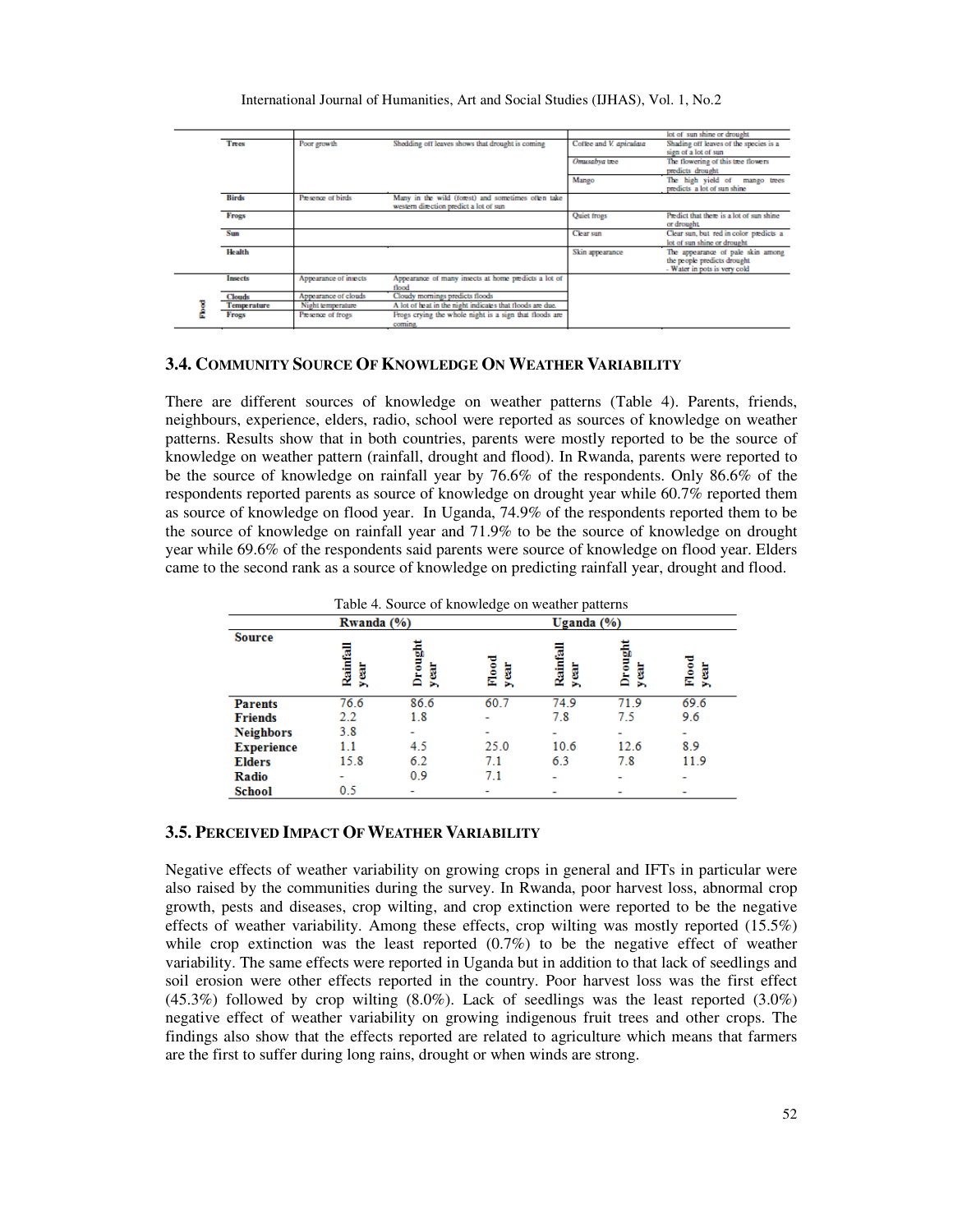|                         | Rwanda                      | Uganda                      |
|-------------------------|-----------------------------|-----------------------------|
| <b>Effects</b>          | $%$ respondents ( $N=300$ ) | $%$ respondents ( $N=400$ ) |
| Poor harvest            | 6.5                         | 45.3                        |
| Abnormal crop growth    | 1.0                         | 7.0                         |
| Pests and diseases      | 4.5                         | 6.0                         |
| Crop wilting            | 15.5                        | 8.3                         |
| Lack of seedlings       |                             | 3.0                         |
| Soil erosion            |                             | 4.8                         |
| Crop/species extinction | 07                          | 6.0                         |

Table 5. Effects of the changing of weather variability

# **3.6. COMMUNITY-BASED COPING STRATEGIES IN RESPONSES TO EFFECTS OF WEATHER VARIABILITY**

Communities in the study areas have developed measures to cope with negative effects of weather variability. As the effects are agricultural related, they put measures in place to protect their crops (Table 6). In Rwanda, strategies such as conservation of trees, irrigation, use of pesticides and insecticides, use of manure and fertilizers, replanting to replace dead crops and fruit trees, establishment of exotic plantations and growing resistant crops were reported by the communities under study to be the strategies for coping with weather variability. Of all these strategies, replanting to replace the dead crops and fruit trees was the most reported strategy (15.8%). The least reported strategy was use of manure and fertilizers (1.8%). In Uganda, conservation of trees, irrigation, use of pesticides and insecticides, mulching, anti-erosive activities, use of manure and fertilizers were reported by the communities to be main strategies to cope with effects of weather variability. Conservation of trees was however the most reported of all these strategies (36.0%) followed by irrigation (9.0%). The least reported strategy was use of manure and fertilizers (0.3%).

Coping measures mentioned in FGDs were also similar to measures by households during the survey. Given the above coping strategies, there is a need to apply options for diversified production systems and diversified options that can help vulnerable people cope with changes in weather variability and related socio-economic implications.

|                                                  | Rwanda       | (% Uganda    | (%) |
|--------------------------------------------------|--------------|--------------|-----|
| <b>Coping strategy</b>                           | respondents) | respondents) |     |
| Conservation of trees                            |              | 36.0         |     |
| Irrigation                                       | 11.6         | 9.0          |     |
| Use of pesticides and insecticides               | 8.5          | 3.0          |     |
| Mulching                                         |              | 1.8          |     |
| Anti-erosive activity                            |              | 1.3          |     |
| Use of manure and fertilizers                    | 1.8          | 0.3          |     |
| Replanting to replace dead crops and fruit trees | 15.8         |              |     |
| Establishment of exotic plantations              | 3.0          |              |     |
| Growing resistant crops                          | 2.4          |              |     |

Table 6. Farmers' coping strategies on weather variability in the LVB

# **4. DISCUSSION**

# **4.1. COMMUNITIES'AWARENESS OF TRADITIONAL WAYS OF WEATHER PREDICTION**

Farming communities in both countries are aware of the traditional indicators of predicting the weather and climate conditions. Actually, as revealed in different studies, rural farmers are far better in predicting weather variability (Chavas, 2008; Chinlampianga, 2011). This is because change in weather affects their daily agricultural activities. There is therefore a reason for them to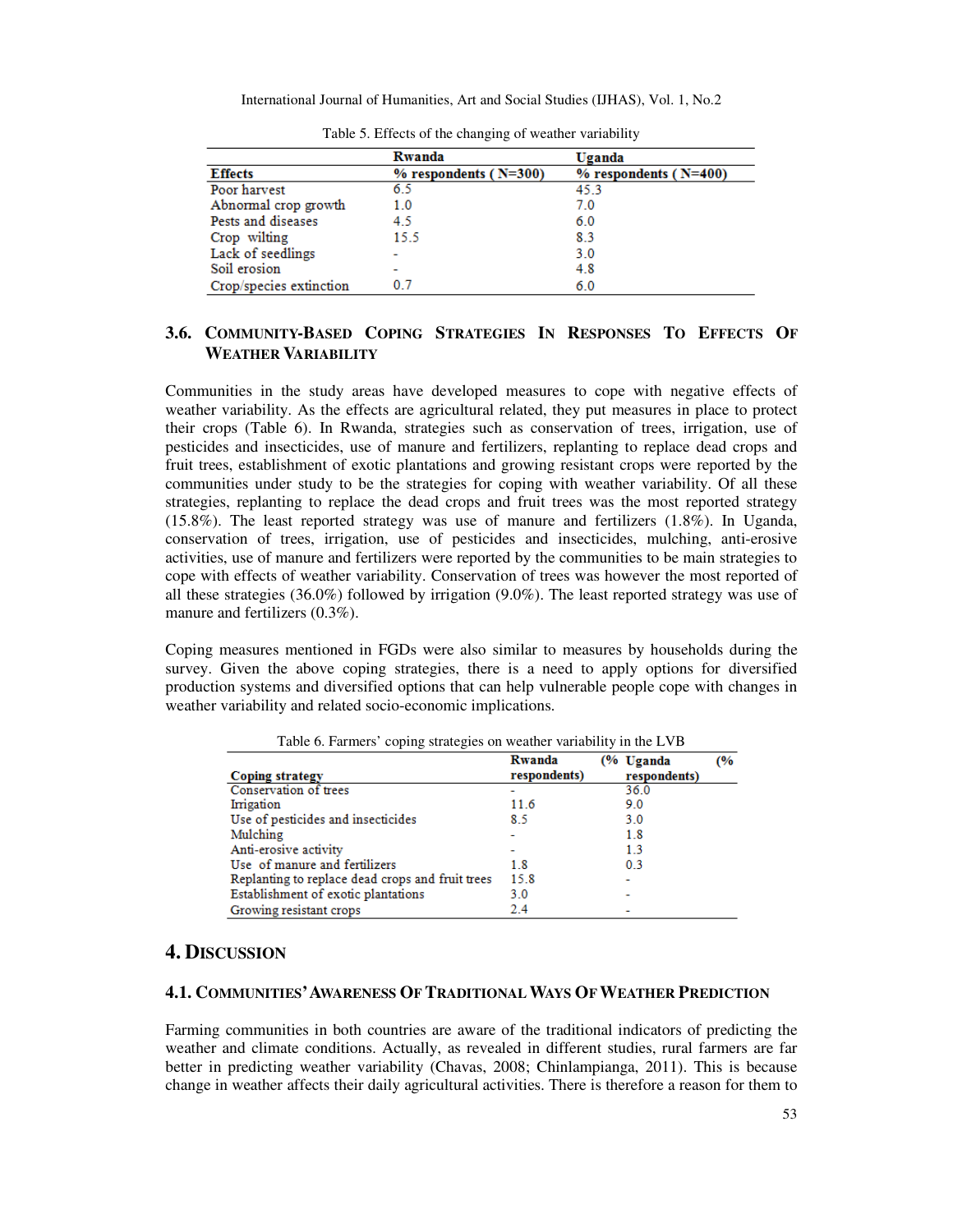be aware of anything related to weather and climate variability. As reported, awareness is associated with sex. Gender difference in awareness of weather prediction is attributed to the gender ability to acquire information. There is also assumption that the more educated people are, the more likely awareness on weather prediction is. This means that there is a big gap in people having formal education and those with informal education when it comes to weather prediction using traditional indicators. Having land as another factor determining awareness of traditional indicators of weather prediction makes us think that since most people live of farming production, being aware of the traditional indicators is unavoidable. All this shows that not all people are knowledgeable about weather prediction. It is only for certain categories of people. Being aware of such knowledge is an entry into understanding of cultural beliefs in a given society.

# **4.2. COMMUNITY KNOWLEDGE ON LOCAL INDICATORS USED IN WEATHER PREDICTION IN THE LVB**

The methods of predictions show that local communities within the LVB are aware of the weather variability and knowledge to predict weather patterns as they perform their day-to-day activities. They often see changes in weather and use their knowledge to predict drought, rainfall even flood through a number of indicators. Traditional rainfall forecasts/ predictions differ across communities, cultural background, and environment around the community. They rely on local indicators of weather, i.e. signs, signals and rules that have been passed down from their grandparents. Among the signs or indicators used to predict weather variability, birds play a big role. The information reported in this study does not contrast a study conducted in Tanzania which reported that birds are very important in the prediction of weather patterns (Kangalawe et al., 2011). The knowledge has been incorporated in their everyday life and had been helpful for longtime. This shows that their adaptation to the changes that may arise from weather variability cannot harm a big number of people as this knowledge may help know plan their coping strategies.

Clouds, winds direction, moon, stars etc. have also been reported as indicators of weather variability. These findings are shared with other studies that also highlighted the use of the signs to predict weather in other places. A study by Lefale (2010) reiterated that indigenous communities in Samoa island (South Pacific) note the changing of weather by reading the sky, reading the clouds, and types of winds. Lefale calls the use of these indicators "traditional ecological knowledge of weather and climate" which has entered in people' minds until it has become like myths and legends. They use this knowledge to predict environmental changes, including changes in climate and weather. By way of example, in New Zeland, moon lying on its back indicates a month of spilling water is ahead, clouds in the sky indicate approaching rainfall or storm, the booming sound of waves across the land predicts a storm coming, etc.(King et al., 2008). Likewise, agro pastoralists in Kenya whose main activity is farming and animal rearing (Speranza et al., 2010) rely on the different indicators that help in their daily activities.

Through interacting local environments over centuries, communities, especially rural farming communities develop wealth knowledge such as these indicators of predicting weather variability. These are lessons that are incorporated into their traditional practices of agriculture and environmental conservation. Such knowledge helps them develop coping strategies when serious effects of weather variability occur. Such knowledge therefore needs to be sustained and incorporated into modern agriculture since this mainly depends on the weather behaviour.

Community willingness and capability to use different cultural and environmental signs and signals for weather prediction also determines their level of vulnerability to weather and climate hazards. Though this indigenous knowledge is almost similar in countries, it is not always consistent, as these signs are part of each person's knowledge and experience and they tend to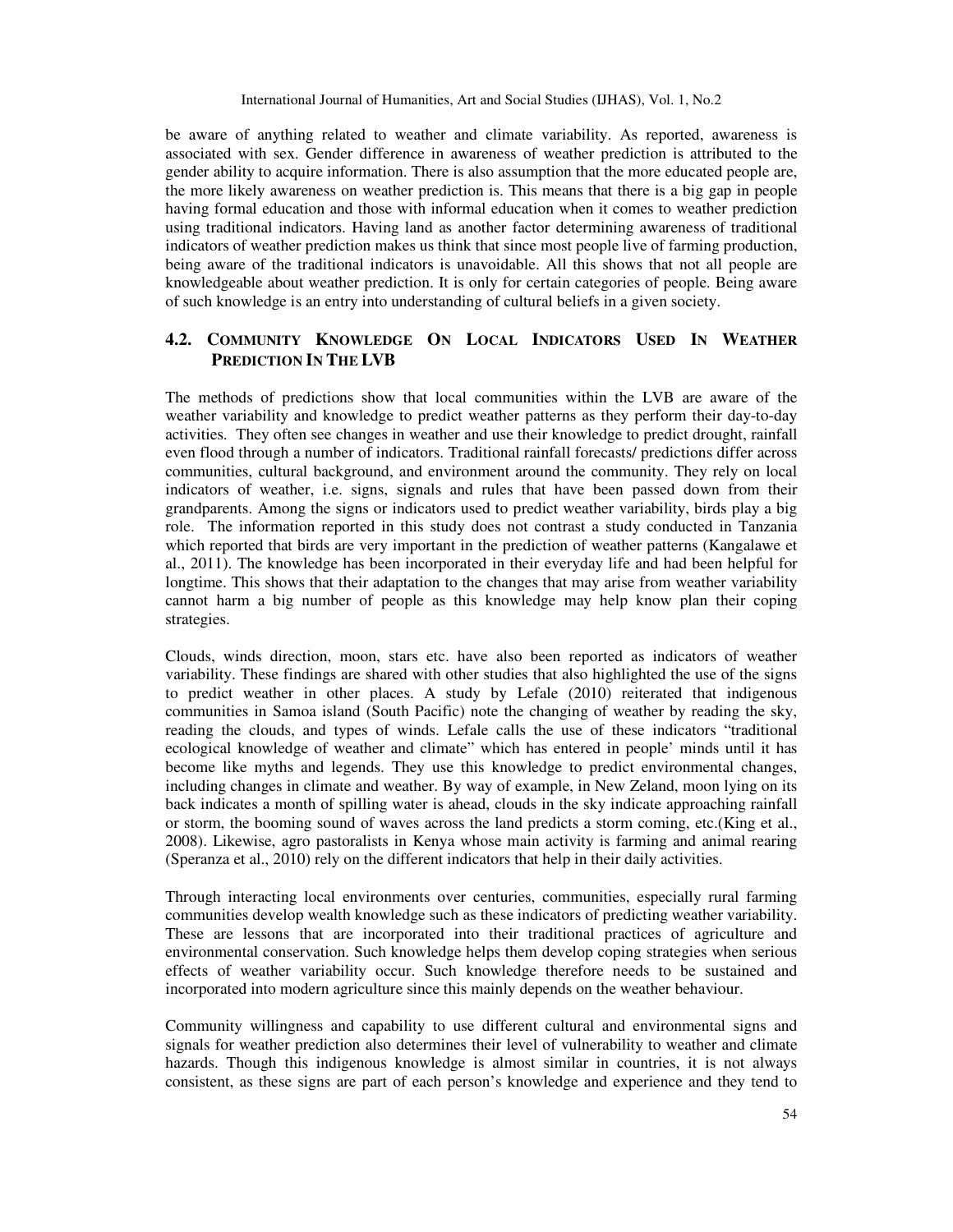differ even within a village (Okonya & Croschel, 2013; Risiro et al., 2012; Gyampoh et al., 2011). Relying on them may sometimes mislead you. Mengistu (2011) affirmed that the knowledge of knowing the future weather and climate condition is only given to God and anybody who makes an attempt to predict it is a magic. There is therefore a need to include this knowledge into climate change policies at all levels. In fact, traditional weather-related indicators could guide farming communities' choices on their farming activities. They are used as guidance for farmer choices on their farming activities. Farmers actually use this knowledge in deciding on crop variety, planting dates, and other coping strategies, so as to produce good yields (Zuma-Netshiukhwi et al., 2013).

# **4.3. SOURCE OF KNOWLEDGE ON WEATHER VARIABILITY**

Farmers get information on weather prediction from different sources. Parents and elders as the highly reported sources of knowledge are strong sources and body of knowledge for the community. As it has also affirmed in other studies, parents and elders are strong source of knowledge (Dixit & Goya, 2011). Information or knowledge on weather variability sourced from parents is strong and passed through different generation. It is always considered as the right way to go. Other reported sources of information on weather variability were radio, friends, experience and schools. These sources do not have a high impact because people's knowledge seems to be limited to old people.

# **4.4. EFFECTS OF WEATHER VARIABILITY**

Most of the identified impacts are negative and are related to decline crop yield which leads to famine. Communities consider famine and low yield as the most important negative impact of changes in weather variability. This awareness and knowledge help farmers know how and when to prepare their gardens for planting.

Agriculture is the most exposed to effects of weather variability because of its dependence on weather conditions. This is supporting Pinedo-Vasquez (2008) who says that lands are prone to floods, droughts, and other natural disasters. In addition, changes in weather variability from year to year are one of the main causes of variable crop yields and because of this; small farmers will be particularly affected because their ability to adapt is smaller and not lasting (Kirkland, 2012). Changes in weather with shifting rainfall patterns, temperature, winds have significant effects on communities' livelihood as these have a serious effect on food security, agriculture and household economic growth (Kangalawe & Lyimo 2013). Similar cases were reported in the study by Drine (2011) where the study revealed that high temperature, severe drought decrease agricultural productivity.

# **4.5. COMMUNITY-BASED COPING STRATEGIES IN RESPONSES TO EFFECTS OF WEATHER VARIABILITY**

Given that the effects of changes in weather variability are related to agriculture and food security, sustainable land management can reduce the vulnerability and help people adapt to alternative effects derived from the changes or effects of weather variability (Rao et al., 2007). Coping with and adapting to effects of weather variability involves major decisions and significant investments. As Uganda's and Rwanda's rural population depends on the land for its livelihood (Tukahirwa, 2002; Bizoza & Havugimana, 2013), land management should be the first activity to give high priority as the important aspect for their livelihood and the strong strategy to cope with effects of weather variability. Thus, availability and productivity of land in turn depends on how it is managed to generate food, income, and environmental benefits such as clean water and reduced weather variability related risks (Magunda, 2010). Coping strategies of farmers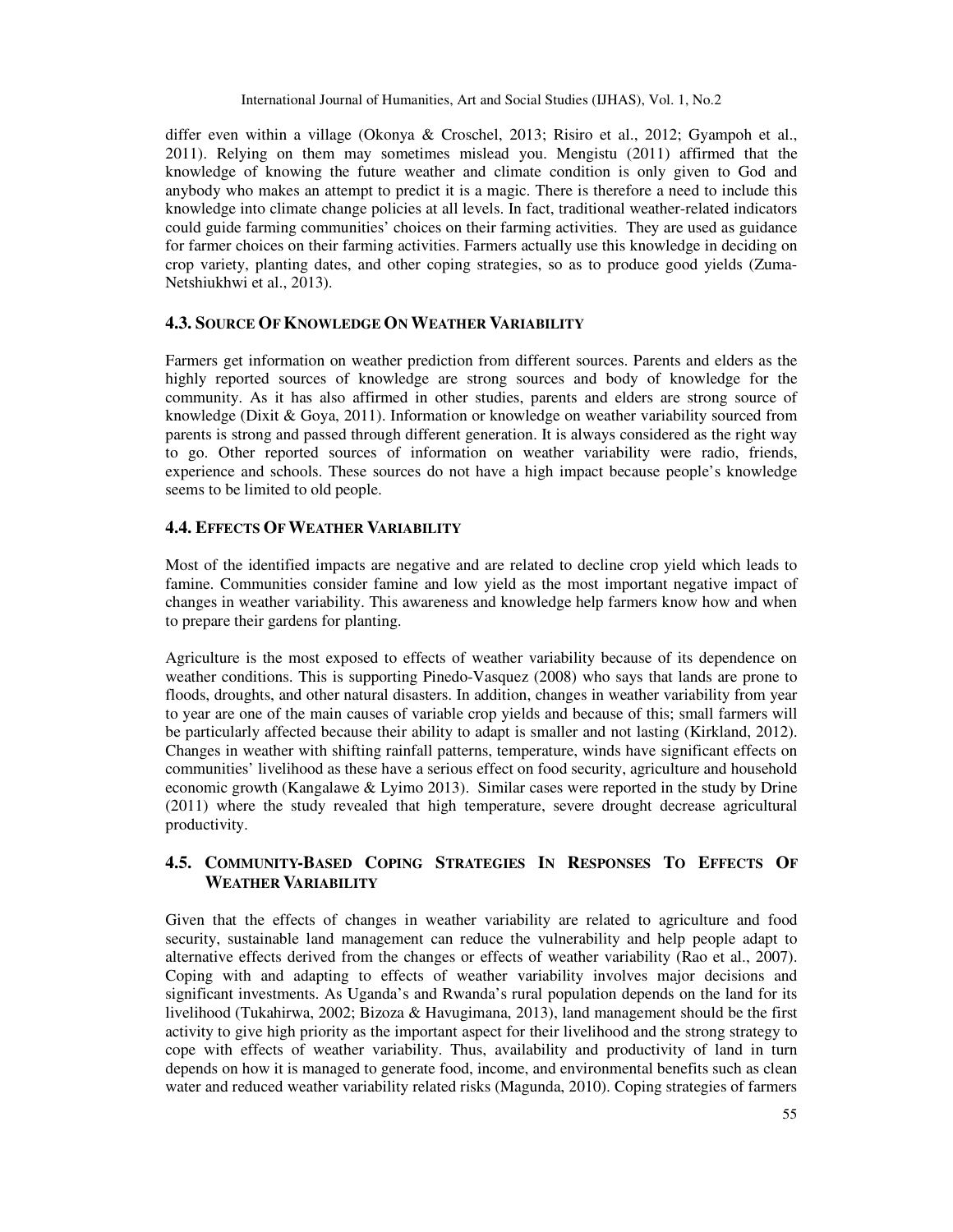in LVB are consistent with what have been revealed in other studies. A study by Senbeta (2009) also revealed that diversification to off-farm and non-farm activity also helps farmers retain assets or to withstand weather and climatic shocks. In addition to the adaptation strategies reported in the study, a study by Egeru (2012) reported other adaptation strategies of weather variability such as early planting and planting of fast maturing varieties, trading livestock, with other food stuff, migrating to other places, seed storage, weeding patterns.

Indigenous coping strategies or adaptation practices throughout the farming practices potentially contribute to adaptation to effects of weather variability and must be supplemented by planned adaptation. Therefore, approaches that improve the traditional agricultural practices such as tree, fruit tree species and crop diversification, etc. can enable farmers survive extreme events that may occur. This diversified planting will help have diversified products. This will increase their food security; enhance income opportunity among the farmers which would reduce their risks to effects of weather variability since they provide basic services.

# **5. CONCLUSION**

This study provides information on community perception of weather variability and the role of IFTs in the adaptation of the effects of weather variability. Communities showed wealth knowledge about weather variability. First of all, knowledge on traditional indicators of weather prediction is an indicator of rich knowledge among the people. In addition, information on weather variability using traditional indicators comes from a variety of groups and organisations including CBOs and NGOs. As a way of adapting to the experienced and perceived effects of weather variability, farmers use their local strategies such as early planting, tree farm plantation, intercropping system, using pesticide, manure and fertilizers, etc. Local knowledge on weather variability and adaptation options significantly help rural farming communities in increasing and sustaining their productivity even there is a serious change in climatic conditions. There is therefore a need to include this knowledge into policies addressing climate change and coping strategies.

#### **ACKNOWLEDGEMENT**

We would like to thank communities in the selected districts of Rwanda and Uganda for having provided relevant information for this study. Our gratitude also goes to research assistants and field assistants for their assistance during data collection. We finally address heartfelt thanks to VicRes and RUFORUM for their financial support. Without their assistance, the study could not have taken place**.** 

#### **REFERENCE**

- [1] Ezeanya C. (2014). Indigenous Knowledge, Economic Empowerment and Entrepreneurship in Rwanda: The Girinka Approach. The Journal of Pan African Studies, vol.6, no.10, June 2014
- [2] Nangoma E. (2007). National Adaptation Strategy to Climate Change Impacts: A Case Study of Malawi.
- [3] Egeru A. (2012). Role of Indigenous Knowledge in Climate Change Adaptation. A Case Study of the Teso Sub-Region, Eastern Uganda. Indian Journal of Traditional Knowledge Vol. 11 (2), April 2012, pp. 217‒224.
- [4] Mahendra Dev S. (2011). Climate Change, Rural Livelihoods and Agriculture (focus on Food Security) in Asia-Pacific Region. http://www.igidr.ac.in/pdf/publication/WP-2011–014.
- [5] Kirkland E. (2012). Indigenous Knowledge and Climate Change Adaptation in the Peruvian Andes. INTL1450: Political Economy of the Environment in Latin America.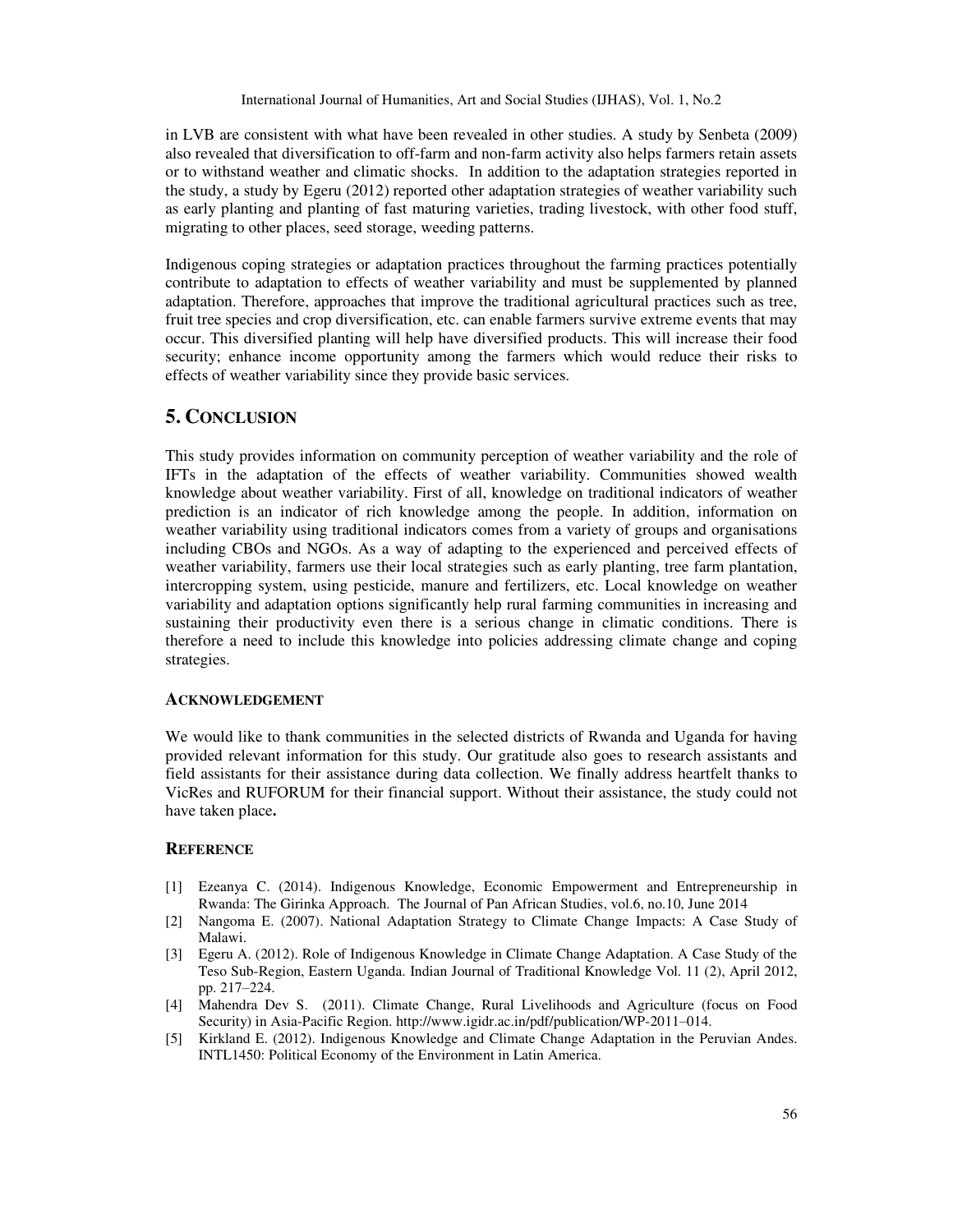- [6] Mengistu D. K. (2011). Farmers' perception and knowledge of climate change and their coping strategies to the related hazards: Case study from Adiha, central Tigray, Ethiopia. Addis Ababa, Ethiopia, 2(2) 138–145.
- [7] Mertz O., Mbow C., Reenberg A., and Diouf A. (2009). Farmers' Perceptions of Climate Change and Agricultural Adaptation Strategies in Rural Sahel Environmental Management, 43:804–816, DOI 10.1007/s00267‒008‒9197‒0.
- [8] Van Noordwijk M., Hoang M.H., Neufeldt H., Öborn I., Yatich T., eds. (2011). How trees and people can co-adapt to climate change: reducing vulnerability through multifunctional agroforestry landscapes.Nairobi: World Agroforestry Centre (ICRAF).
- [9] Lasco R. D., Habito C. M. D., Delfi no R. J. P., Pulhin F. B, and Concepcion R. N.. 2011. Climate Change Adaptation for Smallholder Farmers in Southeast Asia. World Agroforestry Centre, Philippines.
- [10] Awange J. L., Ogalo L., Kwang-Ho Bae, Were P., Omondi P., Omute P., and Omullo M.(2007). Falling Lake Victoria water levels: Is climate a contributing factor? Climatic Change DOI 10.1007/s10584‒008‒9409‒x.
- [11] Elo S. and Kynga¨s H. (2008). The qualitative content analysis process. Journal of Advanced Nursing 62(1), 107–115doi: 10.1111/j.1365-2648.2007. 04569.x.
- [12] Chavas D.R. (2008). Seasonal climate prediction dissemination to rural farmers in sub- Saharan Africa: a "bottom-up" perspective and the emergence of the mobile phone Massachusetts Institute of Technology, Cambridge.
- [13] Chinlampianga M. (2011). Traditional knowledge, weather prediction and bioindicators:Acase study in Mizoram, Northeastern india. Indian Journal of Traditional Knowledge. Vol. 10(1), January 2011, pp. 207-211
- [14] Kangalawe R., Mwakalila S., and Masolwa P. (2011). Climate Change Impacts, Local Knowledge and Coping Strategies in the Great Ruaha River Catchment Area, Tanzania. Natural Resources 2, 212‒223. Dar es Salaam, Tanzania.
- [15] Lefale P.F. (2010). Ua 'afa le Aso Stormy weather today: traditional ecological knowledge of weather and climate. The Samoa experience. Climatic Change 100:317–335 DOI 10.1007/s10584‒009‒9722‒z.
- [16] Speranza C. I., Kiteme B., Ambenje P., Wiesmann U., and Makali S. (2010). Indigenous Knowledge related to climate variability and change: insights from droughts in semi-arid areas of former Makueni District, Kenya. Climatic Change 100 (2), 295–315.
- [17] Okonya J. S. and Kroschel J. (2013). Indigenous knowledge of seasonal weather forecasting: A case study in six regions of Uganda. Agricultural Sciences 4 (12) 641–648.
- [18] Risiro J., Mashoko D., Tshuma T., and Rurinda E. (2012). Weather Forecasting and Indigenous Knowledge Systems in Chimanimani District of Manicaland, Zimbabwe. Journal of Emerging Trends in Educational Research and Policy Studies 3(4) (2012): 561–566. Scholarlink Research Institute Journals, ISSN: 2141‒6990.
- [19] Gyampoh B. A. and Asante W. A. (2011). Mapping and documenting indigenous knowledge in climate change adaptation in Ghana.
- [20] Zuma-Netshiukhwi G., Stigter K. and Walker S. (2013). Use of Traditional Weather/Climate Knowledge by Farmers in the South-Western Free State of South Africa: Agrometeorological Learning by Scientists. Atmosphere 2013, 4, 383-410; doi: 10.3390/atmos4040383. ISSN 2073-4433.
- [21] Dixit U. and Goyal V. C. (2011). Traditional Knowledge from and for elderly. Indigenous Journal of Traditional Knowledge 10 (3), 429-439.
- [22] Pinedo-Vasquez M. (2008). Smallholder Farmers, Agrodiversity, and Climate Change. Center for Environmental Research and Conservation.
- [23] Kangalawe R. Y. M. and Lyimo J. G. (2013). Climate Change, Adaptive Strategies and Rural Livelihoods in Semiarid Tanzania. Natural Resources, 2013, 4, 266-278. http://dx.doi.org/10.4236/nr.2013.43034
- [24] Drine I. (2011). Climate Variability and Agricultural Productivity in MENA region. Working Paper ISSN 1798‒7237 ISBN, 978‒92‒ 9230‒463‒8.
- [25]Rao K. P. C., Verchot L.V., and Laarman J. (2007). Adaptation to Climate Change through Sustainable Management and Development of Agroforestry Systems.SAT eJournal | ejournal.icrisat.org, Volume 4 (1). World Agroforestry Center.
- [26] Tukahirwa J. M. B. (2002). Policies, People and Land Use Change in Uganda. A Case study in Ntungamo, Lake Mburo and Sango Bay Sites. LUCID's working paper Series.